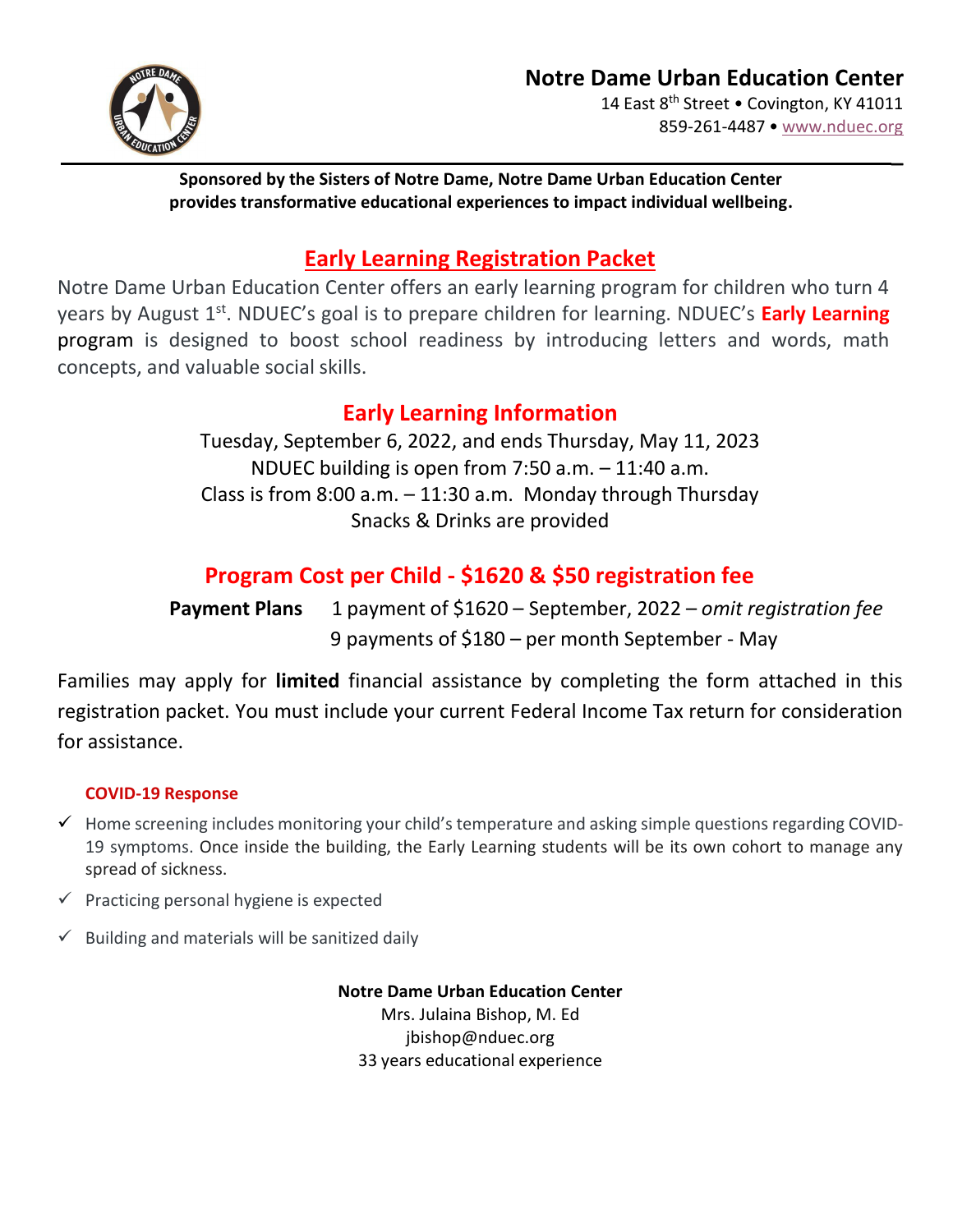

| Student's Full Name<br>Student's birthdate <b>Student mustive Student mustive Student we</b> Student is program.<br>Parent/Guardian's email address experience of the set of the set of the set of the set of the set of the set of the set of the set of the set of the set of the set of the set of the set of the set of the set of the set of<br><b>Emergency Contact Information</b><br>1 <sup>st</sup> Contact Name <b>Example 2</b> Relation to the Student <b>Example 2</b> Relation to the Student <b>Example 2</b> Relation to the Student <b>Example 2</b> Relation to the Student <b>Example 2</b> Relation to the Student <b>Example 2</b> Relation to<br>2 <sup>nd</sup> Contact Name <b>Example 2<sup>nd</sup></b> Contact Name <b>Example 2<sup>nd</sup></b> Contact Name<br>$2nd$ Contact's Phone # Cell $\qquad \qquad$ Work |  |  |
|------------------------------------------------------------------------------------------------------------------------------------------------------------------------------------------------------------------------------------------------------------------------------------------------------------------------------------------------------------------------------------------------------------------------------------------------------------------------------------------------------------------------------------------------------------------------------------------------------------------------------------------------------------------------------------------------------------------------------------------------------------------------------------------------------------------------------------------------|--|--|
|                                                                                                                                                                                                                                                                                                                                                                                                                                                                                                                                                                                                                                                                                                                                                                                                                                                |  |  |
|                                                                                                                                                                                                                                                                                                                                                                                                                                                                                                                                                                                                                                                                                                                                                                                                                                                |  |  |
|                                                                                                                                                                                                                                                                                                                                                                                                                                                                                                                                                                                                                                                                                                                                                                                                                                                |  |  |
|                                                                                                                                                                                                                                                                                                                                                                                                                                                                                                                                                                                                                                                                                                                                                                                                                                                |  |  |
|                                                                                                                                                                                                                                                                                                                                                                                                                                                                                                                                                                                                                                                                                                                                                                                                                                                |  |  |
|                                                                                                                                                                                                                                                                                                                                                                                                                                                                                                                                                                                                                                                                                                                                                                                                                                                |  |  |
|                                                                                                                                                                                                                                                                                                                                                                                                                                                                                                                                                                                                                                                                                                                                                                                                                                                |  |  |
|                                                                                                                                                                                                                                                                                                                                                                                                                                                                                                                                                                                                                                                                                                                                                                                                                                                |  |  |
|                                                                                                                                                                                                                                                                                                                                                                                                                                                                                                                                                                                                                                                                                                                                                                                                                                                |  |  |
|                                                                                                                                                                                                                                                                                                                                                                                                                                                                                                                                                                                                                                                                                                                                                                                                                                                |  |  |
|                                                                                                                                                                                                                                                                                                                                                                                                                                                                                                                                                                                                                                                                                                                                                                                                                                                |  |  |
|                                                                                                                                                                                                                                                                                                                                                                                                                                                                                                                                                                                                                                                                                                                                                                                                                                                |  |  |
| If an emergency occurs, do we have your permission to take your child to the hospital?<br><b>YES</b><br>N <sub>O</sub>                                                                                                                                                                                                                                                                                                                                                                                                                                                                                                                                                                                                                                                                                                                         |  |  |
|                                                                                                                                                                                                                                                                                                                                                                                                                                                                                                                                                                                                                                                                                                                                                                                                                                                |  |  |
|                                                                                                                                                                                                                                                                                                                                                                                                                                                                                                                                                                                                                                                                                                                                                                                                                                                |  |  |
| <b>Parent/Guardian Authorization</b>                                                                                                                                                                                                                                                                                                                                                                                                                                                                                                                                                                                                                                                                                                                                                                                                           |  |  |
| My child will be picked up by the second service of the Student and Student and Student and Student and Student                                                                                                                                                                                                                                                                                                                                                                                                                                                                                                                                                                                                                                                                                                                                |  |  |
|                                                                                                                                                                                                                                                                                                                                                                                                                                                                                                                                                                                                                                                                                                                                                                                                                                                |  |  |
| In the event that neither I nor the alternate contact listed above can be reached in an emergency, I authorize the attending physician to                                                                                                                                                                                                                                                                                                                                                                                                                                                                                                                                                                                                                                                                                                      |  |  |
|                                                                                                                                                                                                                                                                                                                                                                                                                                                                                                                                                                                                                                                                                                                                                                                                                                                |  |  |
| I authorize Notre Dame Urban Education Center to use photographs or video clips of my child and/or survey my child either through                                                                                                                                                                                                                                                                                                                                                                                                                                                                                                                                                                                                                                                                                                              |  |  |
|                                                                                                                                                                                                                                                                                                                                                                                                                                                                                                                                                                                                                                                                                                                                                                                                                                                |  |  |
|                                                                                                                                                                                                                                                                                                                                                                                                                                                                                                                                                                                                                                                                                                                                                                                                                                                |  |  |

**Space is limited! Register NOW!**